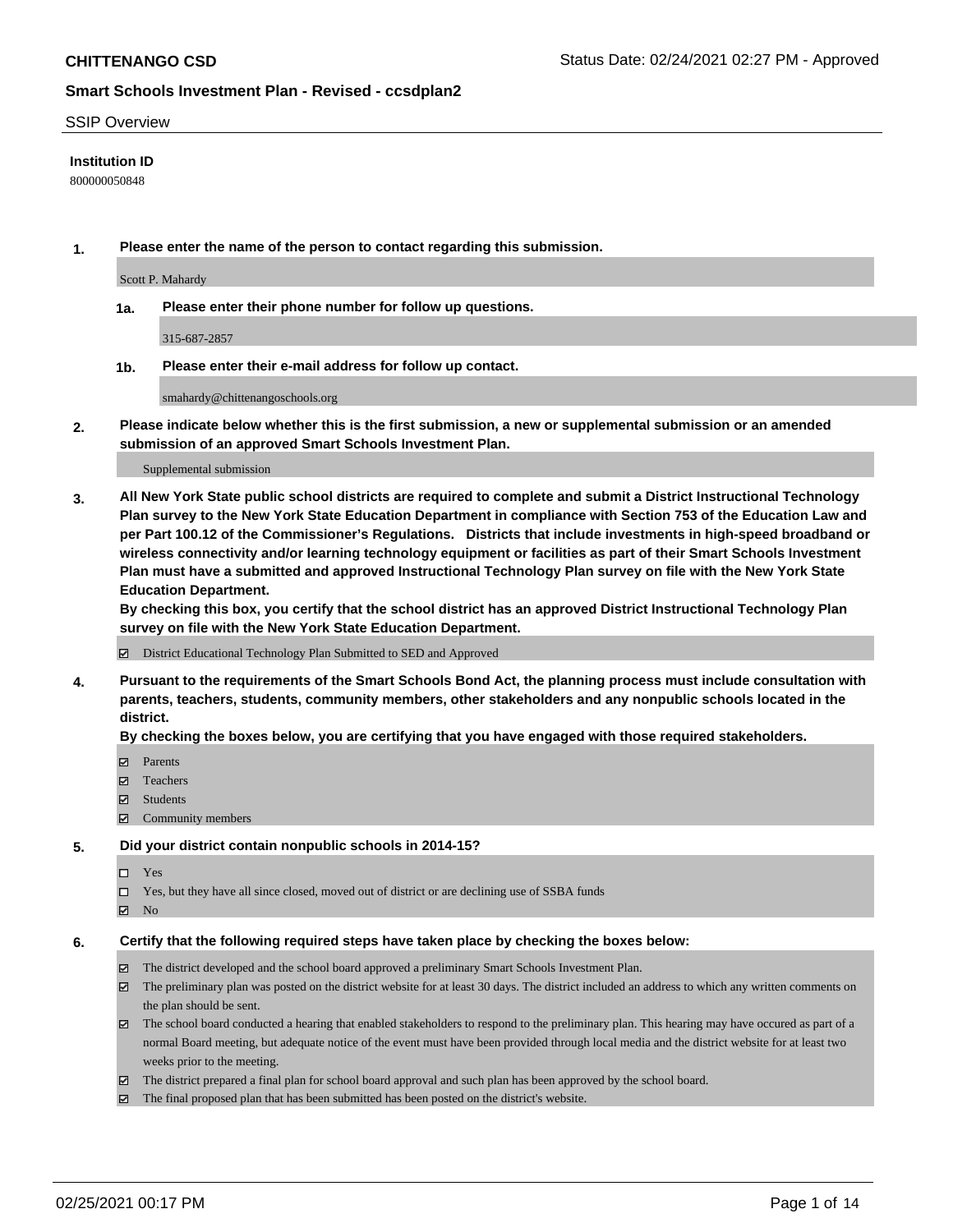# SSIP Overview

**6a. Please upload the proposed Smart Schools Investment Plan (SSIP) that was posted on the district's website, along with any supporting materials. Note that this should be different than your recently submitted Educational Technology Survey. The Final SSIP, as approved by the School Board, should also be posted on the website and remain there during the course of the projects contained therein.**

Smart Schools Investment Planfinal.docx

**6b. Enter the webpage address where the final Smart Schools Investment Plan is posted. The Plan should remain posted for the life of the included projects.**

http://www.chittenangoschools.org/teacherpage.cfm?teacher=1261

**7. Please enter an estimate of the total number of students and staff that will benefit from this Smart Schools Investment Plan based on the cumulative projects submitted to date.**

2,250

**8. An LEA/School District may partner with one or more other LEA/School Districts to form a consortium to pool Smart Schools Bond Act funds for a project that meets all other Smart School Bond Act requirements. Each school district participating in the consortium will need to file an approved Smart Schools Investment Plan for the project and submit a signed Memorandum of Understanding that sets forth the details of the consortium including the roles of each respective district.**

 $\Box$  The district plans to participate in a consortium to partner with other school district(s) to implement a Smart Schools project.

# **9. Please enter the name and 6-digit SED Code for each LEA/School District participating in the Consortium.**

| <b>Partner LEA/District</b> | <b>ISED BEDS Code</b> |
|-----------------------------|-----------------------|
| (No Response)               | (No Response)         |

# **10. Please upload a signed Memorandum of Understanding with all of the participating Consortium partners.**

(No Response)

# **11. Your district's Smart Schools Bond Act Allocation is:**

\$1,653,971

# **12. Final 2014-15 BEDS Enrollment to calculate Nonpublic Sharing Requirement**

|            | Public Enrollment | Nonpublic Enrollment | Total Enrollment | Nonpublic Percentage |
|------------|-------------------|----------------------|------------------|----------------------|
| Enrollment | .984              |                      | .984.00          | 0.00                 |

**13. This table compares each category budget total, as entered in that category's page, to the total expenditures listed in the category's expenditure table. Any discrepancies between the two must be resolved before submission.**

|                                          | Sub-Allocations | <b>Expenditure Totals</b> | Difference |
|------------------------------------------|-----------------|---------------------------|------------|
| <b>School Connectivity</b>               | 0.00            | 0.00                      | 0.00       |
| Connectivity Projects for<br>Communities | 0.00            | 0.00                      | 0.00       |
| Classroom Technology                     | 486,764.90      | 486,764.90                | 0.00       |
| Pre-Kindergarten Classrooms              | 0.00            | 0.00                      | 0.00       |
| Replace Transportable<br>Classrooms      | 0.00            | 0.00                      | 0.00       |
| <b>High-Tech Security Features</b>       | 0.00            | 0.00                      | 0.00       |
| Nonpublic Loan                           | 0.00            | 0.00                      | 0.00       |
| Totals:                                  |                 |                           |            |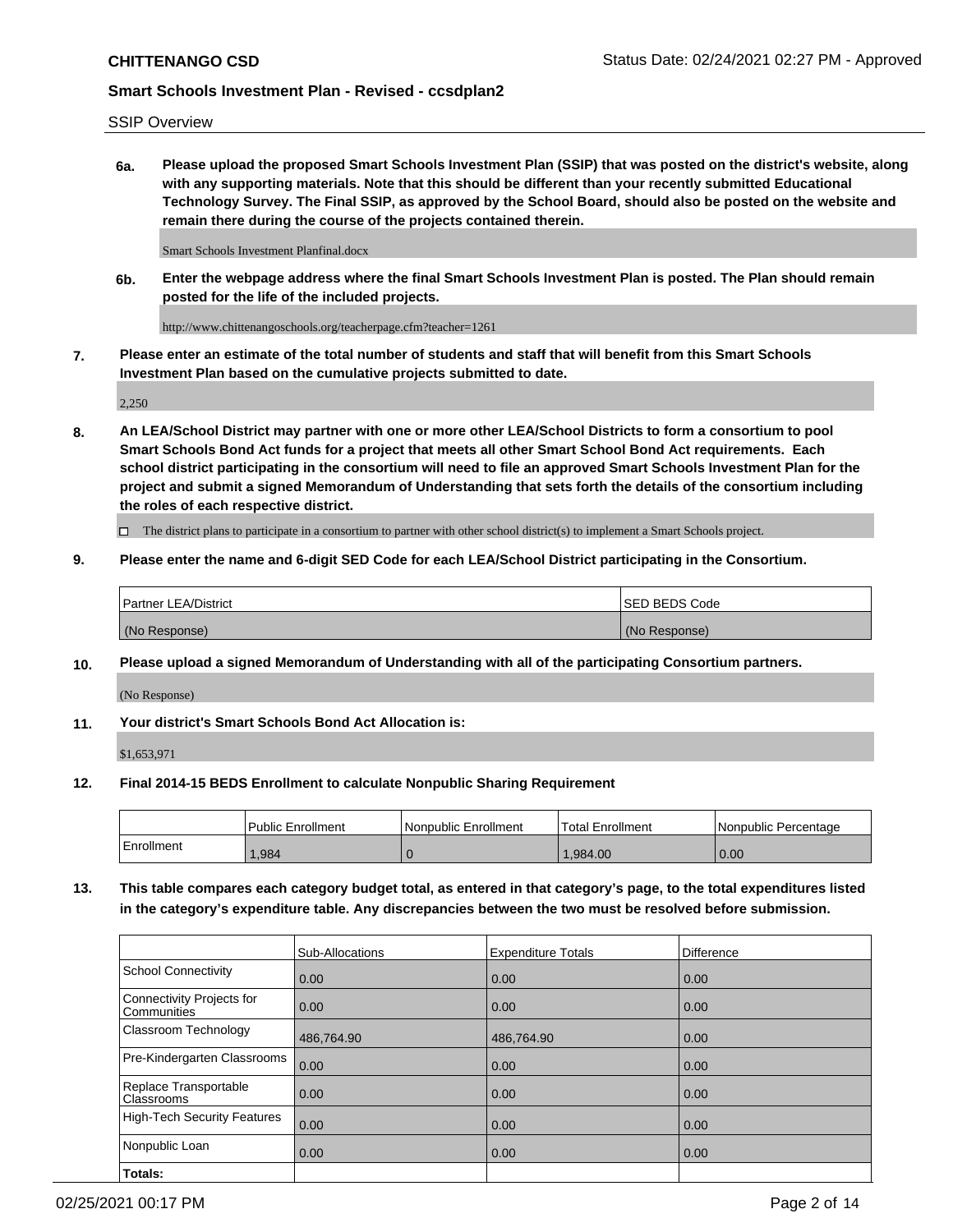SSIP Overview

| Sub-Allocations | Totals<br>Expenditure | <b>Difference</b> |
|-----------------|-----------------------|-------------------|
| 486,765         | 486,765               |                   |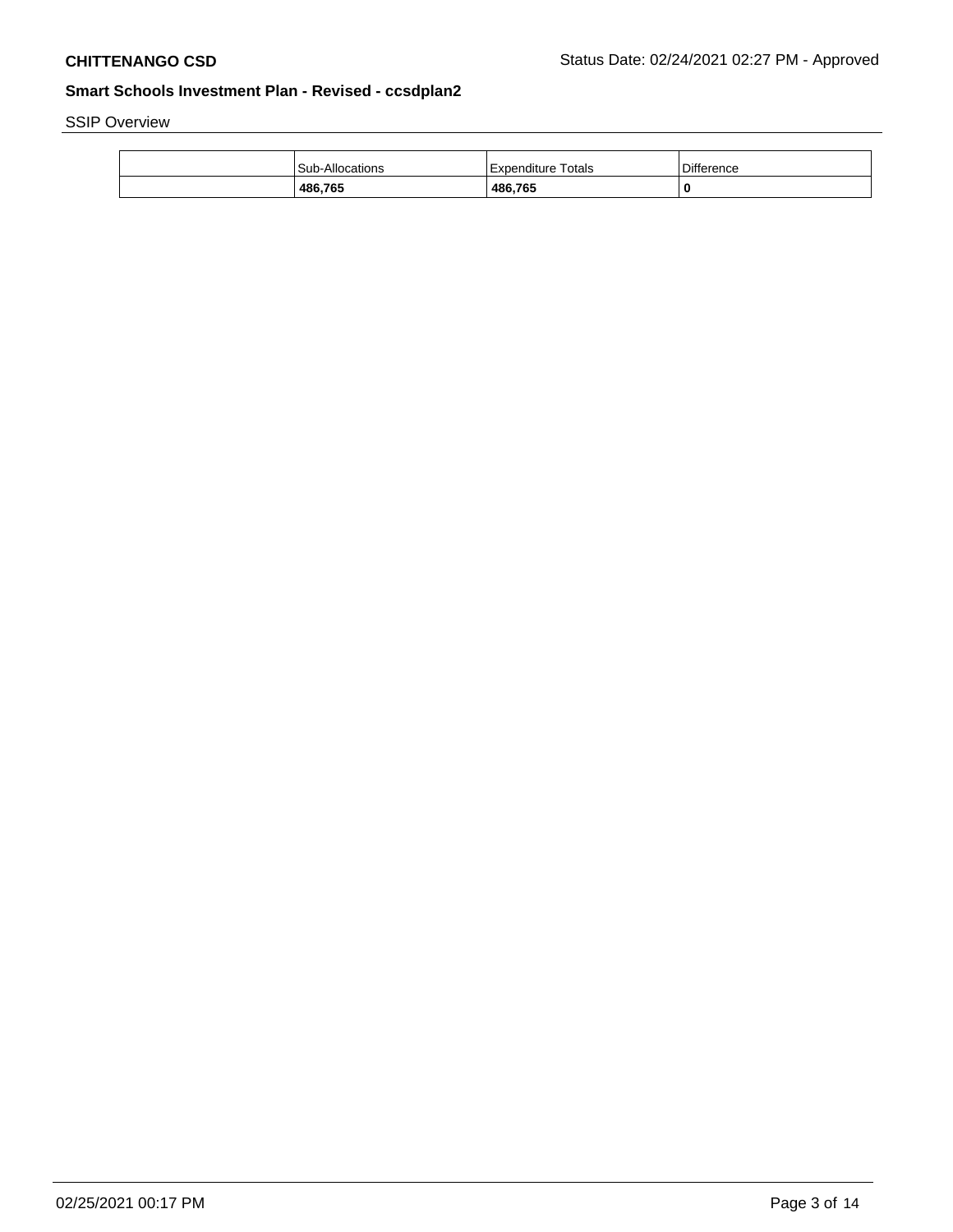School Connectivity

- **1. In order for students and faculty to receive the maximum benefit from the technology made available under the Smart Schools Bond Act, their school buildings must possess sufficient connectivity infrastructure to ensure that devices can be used during the school day. Smart Schools Investment Plans must demonstrate that:**
	- **• sufficient infrastructure that meets the Federal Communications Commission's 100 Mbps per 1,000 students standard currently exists in the buildings where new devices will be deployed, or**
	- **• is a planned use of a portion of Smart Schools Bond Act funds, or**
	- **• is under development through another funding source.**

**Smart Schools Bond Act funds used for technology infrastructure or classroom technology investments must increase the number of school buildings that meet or exceed the minimum speed standard of 100 Mbps per 1,000 students and staff within 12 months. This standard may be met on either a contracted 24/7 firm service or a "burstable" capability. If the standard is met under the burstable criteria, it must be:**

**1. Specifically codified in a service contract with a provider, and**

**2. Guaranteed to be available to all students and devices as needed, particularly during periods of high demand, such as computer-based testing (CBT) periods.**

**Please describe how your district already meets or is planning to meet this standard within 12 months of plan submission.**

(No Response)

**1a. If a district believes that it will be impossible to meet this standard within 12 months, it may apply for a waiver of this requirement, as described on the Smart Schools website. The waiver must be filed and approved by SED prior to submitting this survey.**

 $\Box$  By checking this box, you are certifying that the school district has an approved waiver of this requirement on file with the New York State Education Department.

**2. Connectivity Speed Calculator (Required). If the district currently meets the required speed, enter "Currently Met" in the last box: Expected Date When Required Speed Will be Met.**

|                  | l Number of   | Required Speed | Current Speed in | Expected Speed | Expected Date                           |
|------------------|---------------|----------------|------------------|----------------|-----------------------------------------|
|                  | Students      | In Mbps        | l Mbps           | to be Attained | When Required                           |
|                  |               |                |                  |                | l Within 12 Months ISpeed Will be Met l |
| Calculated Speed | (No Response) | 0.00           | (No Response)    | (No Response)  | (No Response)                           |

**3. Describe how you intend to use Smart Schools Bond Act funds for high-speed broadband and/or wireless connectivity projects in school buildings.**

(No Response)

**4. Describe the linkage between the district's District Instructional Technology Plan and how the proposed projects will improve teaching and learning. (There should be a link between your response to this question and your responses to Question 1 in Section IV - NYSED Initiatives Alignment: "Explain how the district use of instructional technology will serve as a part of a comprehensive and sustained effort to support rigorous academic standards attainment and performance improvement for students."** 

**Your answer should also align with your answers to the questions in Section II - Strategic Technology Planning and the associated Action Steps in Section III - Action Plan.)**

(No Response)

**5. If the district wishes to have students and staff access the Internet from wireless devices within the school building, or in close proximity to it, it must first ensure that it has a robust Wi-Fi network in place that has sufficient bandwidth to meet user demand.**

**Please describe how you have quantified this demand and how you plan to meet this demand.**

(No Response)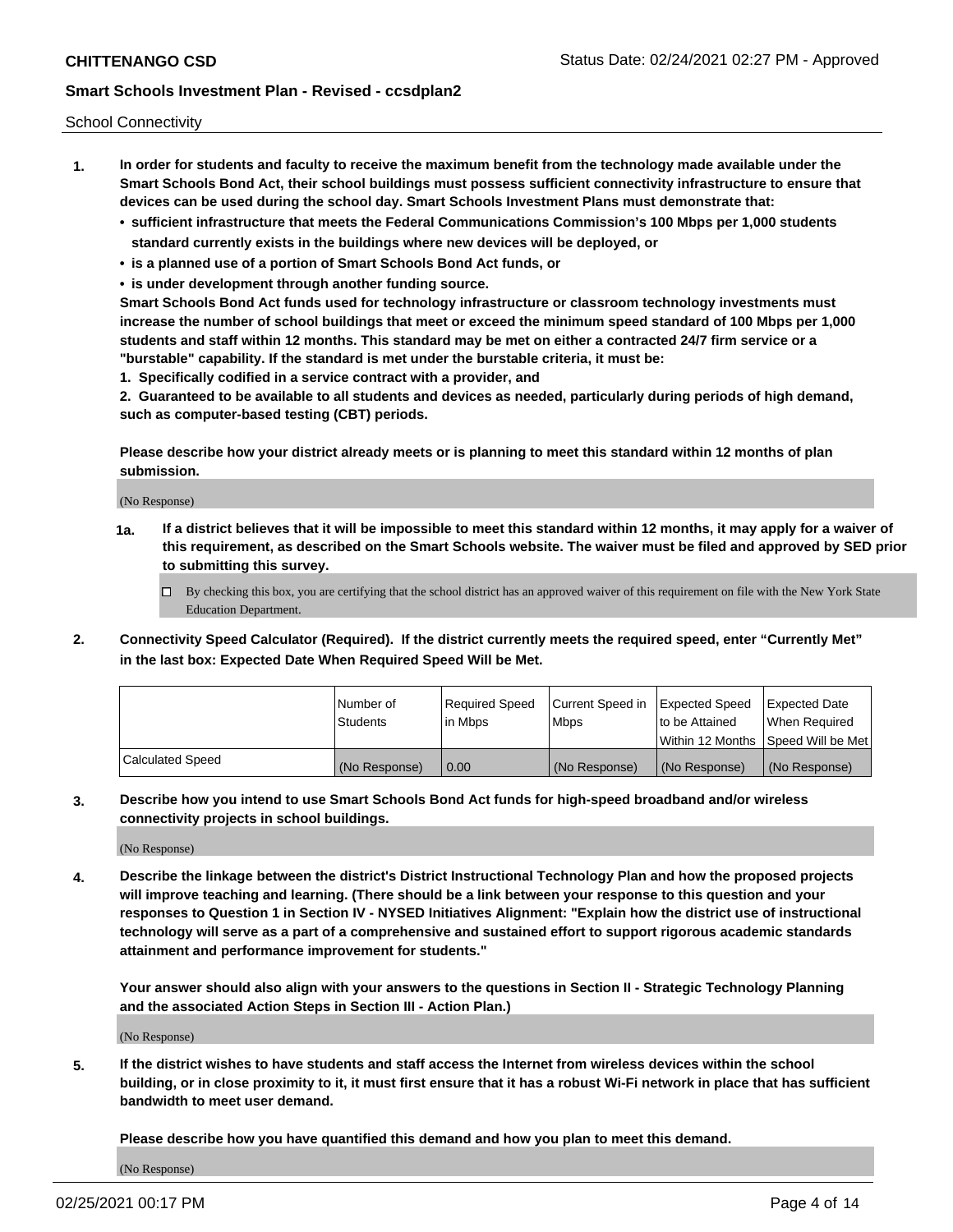School Connectivity

**6. Smart Schools plans with any expenditures in the School Connectivity category require a project number from the Office of Facilities Planning. Districts must submit an SSBA LOI and receive project numbers prior to submitting the SSIP. As indicated on the LOI, some projects may be eligible for a streamlined review and will not require a building permit.**

**Please indicate on a separate row each project number given to you by the Office of Facilities Planning.**

| Project Number |  |
|----------------|--|
| (No Response)  |  |

**7. Certain high-tech security and connectivity infrastructure projects may be eligible for an expedited review process as determined by the Office of Facilities Planning.**

# **Was your project deemed eligible for streamlined review?**

(No Response)

## **8. Include the name and license number of the architect or engineer of record.**

| Name          | License Number |
|---------------|----------------|
| (No Response) | (No Response)  |

### **9. Public Expenditures – Loanable (Counts toward the nonpublic loan calculation)**

| Select the allowable expenditure type.<br>Repeat to add another item under each type. | <b>PUBLIC</b> Items to be<br>l Purchased | Quantity           | Cost Per Item    | <b>Total Cost</b> |
|---------------------------------------------------------------------------------------|------------------------------------------|--------------------|------------------|-------------------|
| (No Response)                                                                         | (No Response)                            | l (No<br>Response) | (No<br>Response) | $\overline{0.00}$ |
|                                                                                       |                                          | O                  | 0.00             |                   |

# **10. Public Expenditures – Non-Loanable (Does not count toward nonpublic loan calculation)**

| Select the allowable expenditure<br>type.<br>Repeat to add another item under<br>each type. | <b>PUBLIC</b> Items to be purchased | Quantity      | Cost per Item | <b>Total Cost</b> |
|---------------------------------------------------------------------------------------------|-------------------------------------|---------------|---------------|-------------------|
| (No Response)                                                                               | (No Response)                       | (No Response) | (No Response) | 0.00              |
|                                                                                             |                                     |               | 0.00          |                   |

#### **11. Final 2014-15 BEDS Enrollment to calculate Nonpublic Sharing Requirement (no changes allowed.)**

|            | Public Enrollment | l Nonpublic Enrollment | <b>Total Enrollment</b> | Nonpublic Percentage |
|------------|-------------------|------------------------|-------------------------|----------------------|
| Enrollment | .984              |                        | .984.00                 | 0.00                 |

### **12. Total Public Budget - Loanable (Counts toward the nonpublic loan calculation)**

|                                                      | Public Allocations | <b>Estimated Nonpublic Loan</b><br>Amount | Estimated Total Sub-Allocations |
|------------------------------------------------------|--------------------|-------------------------------------------|---------------------------------|
| Network/Access Costs                                 | (No Response)      | 0.00                                      | 0.00                            |
| School Internal Connections and<br><b>Components</b> | (No Response)      | 0.00                                      | 0.00                            |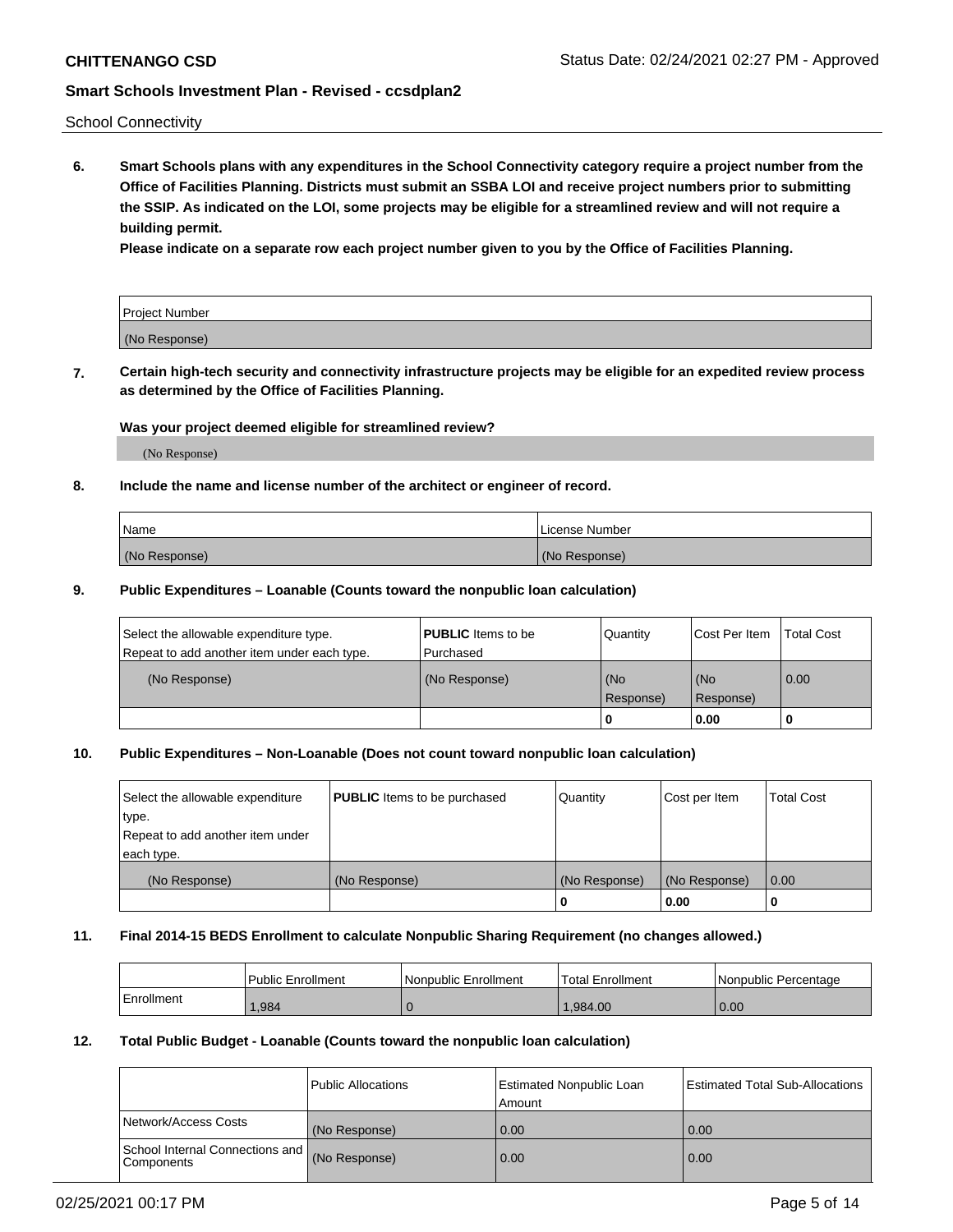School Connectivity

|         | Public Allocations | <b>Estimated Nonpublic Loan</b><br>Amount | <b>Estimated Total Sub-Allocations</b> |
|---------|--------------------|-------------------------------------------|----------------------------------------|
| ⊺Other  | (No Response)      | 0.00                                      | 0.00                                   |
| Totals: | 0.00               |                                           | 0                                      |

# **13. Total Public Budget – Non-Loanable (Does not count toward the nonpublic loan calculation)**

|                                                   | Sub-<br>Allocation |
|---------------------------------------------------|--------------------|
| Network/Access Costs                              | (No Response)      |
| <b>Outside Plant Costs</b>                        | (No Response)      |
| <b>School Internal Connections and Components</b> | (No Response)      |
| <b>Professional Services</b>                      | (No Response)      |
| Testing                                           | (No Response)      |
| <b>Other Upfront Costs</b>                        | (No Response)      |
| <b>Other Costs</b>                                | (No Response)      |
| Totals:                                           | 0.00               |

# **14. School Connectivity Totals**

|                          | Total Sub-Allocations |
|--------------------------|-----------------------|
| Total Loanable Items     | 0.00                  |
| Total Non-Ioanable Items | 0.00                  |
| Totals:                  | 0                     |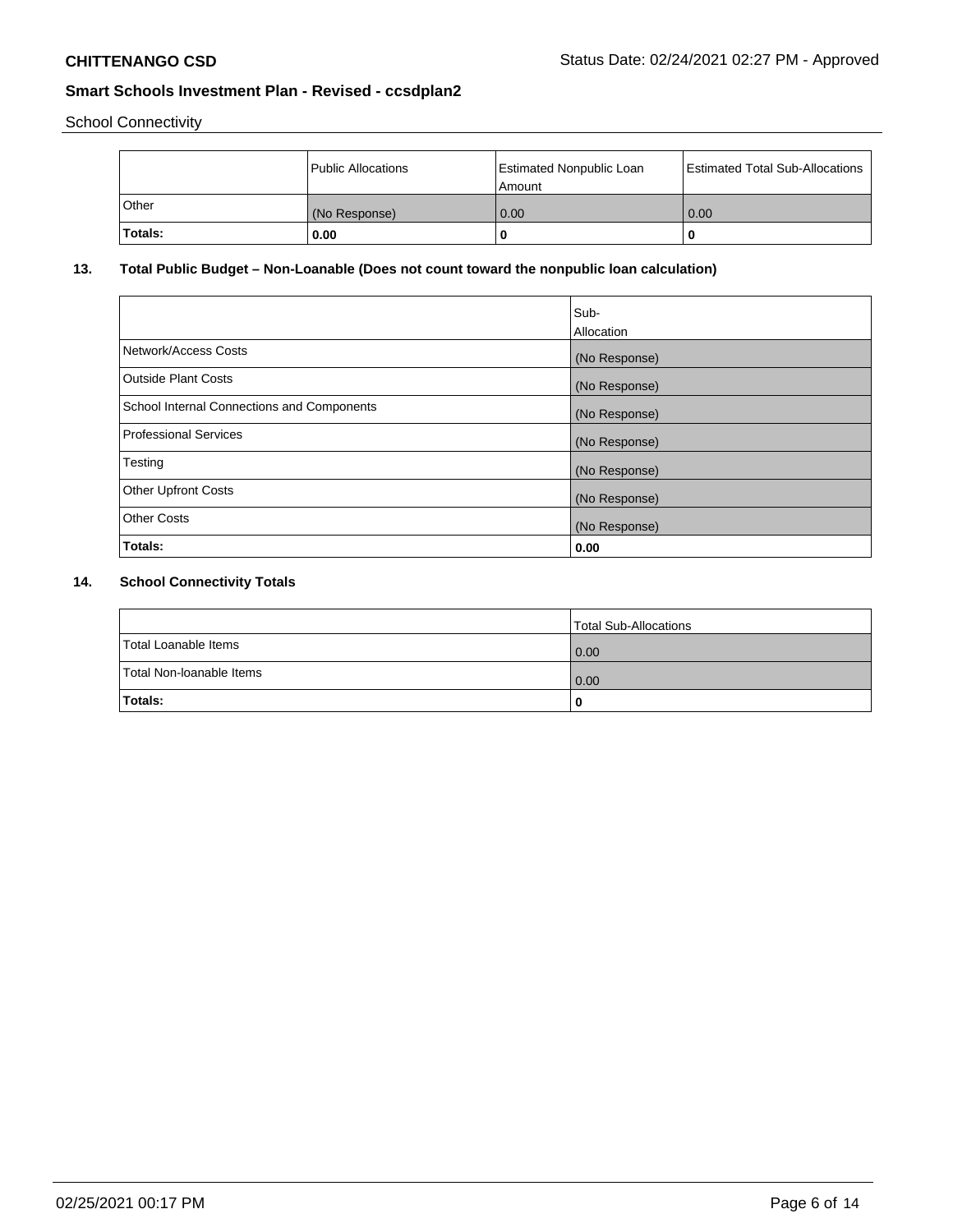Community Connectivity (Broadband and Wireless)

**1. Describe how you intend to use Smart Schools Bond Act funds for high-speed broadband and/or wireless connectivity projects in the community.**

(No Response)

**2. Please describe how the proposed project(s) will promote student achievement and increase student and/or staff access to the Internet in a manner that enhances student learning and/or instruction outside of the school day and/or school building.**

(No Response)

**3. Community connectivity projects must comply with all the necessary local building codes and regulations (building and related permits are not required prior to plan submission).**

 $\Box$  I certify that we will comply with all the necessary local building codes and regulations.

**4. Please describe the physical location of the proposed investment.**

(No Response)

**5. Please provide the initial list of partners participating in the Community Connectivity Broadband Project, along with their Federal Tax Identification (Employer Identification) number.**

| <b>Project Partners</b> | l Federal ID # |
|-------------------------|----------------|
| (No Response)           | (No Response)  |

**6. Please detail the type, quantity, per unit cost and total cost of the eligible items under each sub-category.**

| Select the allowable expenditure | Item to be purchased | Quantity      | Cost per Item | <b>Total Cost</b> |
|----------------------------------|----------------------|---------------|---------------|-------------------|
| type.                            |                      |               |               |                   |
| Repeat to add another item under |                      |               |               |                   |
| each type.                       |                      |               |               |                   |
| (No Response)                    | (No Response)        | (No Response) | (No Response) | 0.00              |
|                                  |                      | o             | 0.00          |                   |

**7. If you are submitting an allocation for Community Connectivity, complete this table.**

**Note that the calculated Total at the bottom of the table must equal the Total allocation for this category that you entered in the SSIP Overview overall budget.**

|                                    | Sub-Allocation |
|------------------------------------|----------------|
| Network/Access Costs               | (No Response)  |
| Outside Plant Costs                | (No Response)  |
| <b>Tower Costs</b>                 | (No Response)  |
| <b>Customer Premises Equipment</b> | (No Response)  |
| <b>Professional Services</b>       | (No Response)  |
| Testing                            | (No Response)  |
| <b>Other Upfront Costs</b>         | (No Response)  |
| <b>Other Costs</b>                 | (No Response)  |
| Totals:                            | 0.00           |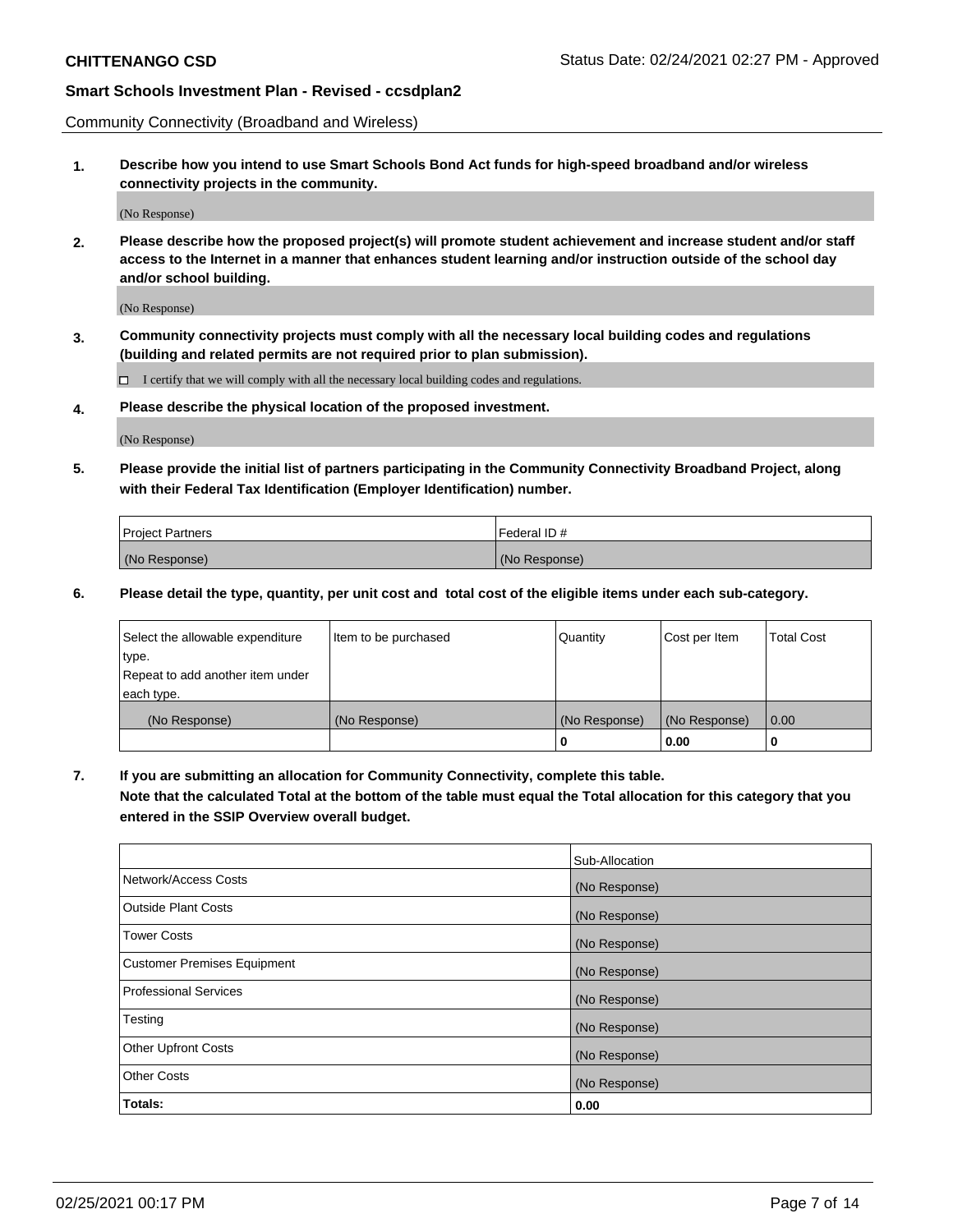### Classroom Learning Technology

**1. In order for students and faculty to receive the maximum benefit from the technology made available under the Smart Schools Bond Act, their school buildings must possess sufficient connectivity infrastructure to ensure that devices can be used during the school day. Smart Schools Investment Plans must demonstrate that sufficient infrastructure that meets the Federal Communications Commission's 100 Mbps per 1,000 students standard currently exists in the buildings where new devices will be deployed, or is a planned use of a portion of Smart Schools Bond Act funds, or is under development through another funding source. Smart Schools Bond Act funds used for technology infrastructure or classroom technology investments must increase the number of school buildings that meet or exceed the minimum speed standard of 100 Mbps per 1,000 students and staff within 12 months. This standard may be met on either a contracted 24/7 firm service or a "burstable" capability. If the standard is met under the burstable criteria, it must be:**

**1. Specifically codified in a service contract with a provider, and**

**2. Guaranteed to be available to all students and devices as needed, particularly during periods of high demand, such as computer-based testing (CBT) periods.**

**Please describe how your district already meets or is planning to meet this standard within 12 months of plan submission.**

The district currently maintains a 10Gbps backbone between all internal network switch closets. We maintain a 1Gb connection back to OCM BOCES for various services including internet connectivity. Our current bandwidth is 200Mbps.

- **1a. If a district believes that it will be impossible to meet this standard within 12 months, it may apply for a waiver of this requirement, as described on the Smart Schools website. The waiver must be filed and approved by SED prior to submitting this survey.**
	- By checking this box, you are certifying that the school district has an approved waiver of this requirement on file with the New York State Education Department.
- **2. Connectivity Speed Calculator (Required). If the district currently meets the required speed, enter "Currently Met" in the last box: Expected Date When Required Speed Will be Met.**

|                  | l Number of<br><b>Students</b> | Required Speed<br>l in Mbps | Current Speed in Expected Speed<br><b>Mbps</b> | to be Attained  | Expected Date<br>When Required<br> Within 12 Months  Speed Will be Met |
|------------------|--------------------------------|-----------------------------|------------------------------------------------|-----------------|------------------------------------------------------------------------|
| Calculated Speed | 1.938                          | 193.80                      | 200                                            | l (No Response) | currently met                                                          |

**3. If the district wishes to have students and staff access the Internet from wireless devices within the school building, or in close proximity to it, it must first ensure that it has a robust Wi-Fi network in place that has sufficient bandwidth to meet user demand.**

**Please describe how you have quantified this demand and how you plan to meet this demand.**

The district has upgraded its internal infrastructure and internal back bone to supports additional WAP's throughout the educational buildings. We constantly monitor all traffic for collision points and redistribute devices accordingly.

**4. All New York State public school districts are required to complete and submit an Instructional Technology Plan survey to the New York State Education Department in compliance with Section 753 of the Education Law and per Part 100.12 of the Commissioner's Regulations.**

**Districts that include educational technology purchases as part of their Smart Schools Investment Plan must have a submitted and approved Instructional Technology Plan survey on file with the New York State Education Department.**

By checking this box, you are certifying that the school district has an approved Instructional Technology Plan survey on file with the New York State Education Department.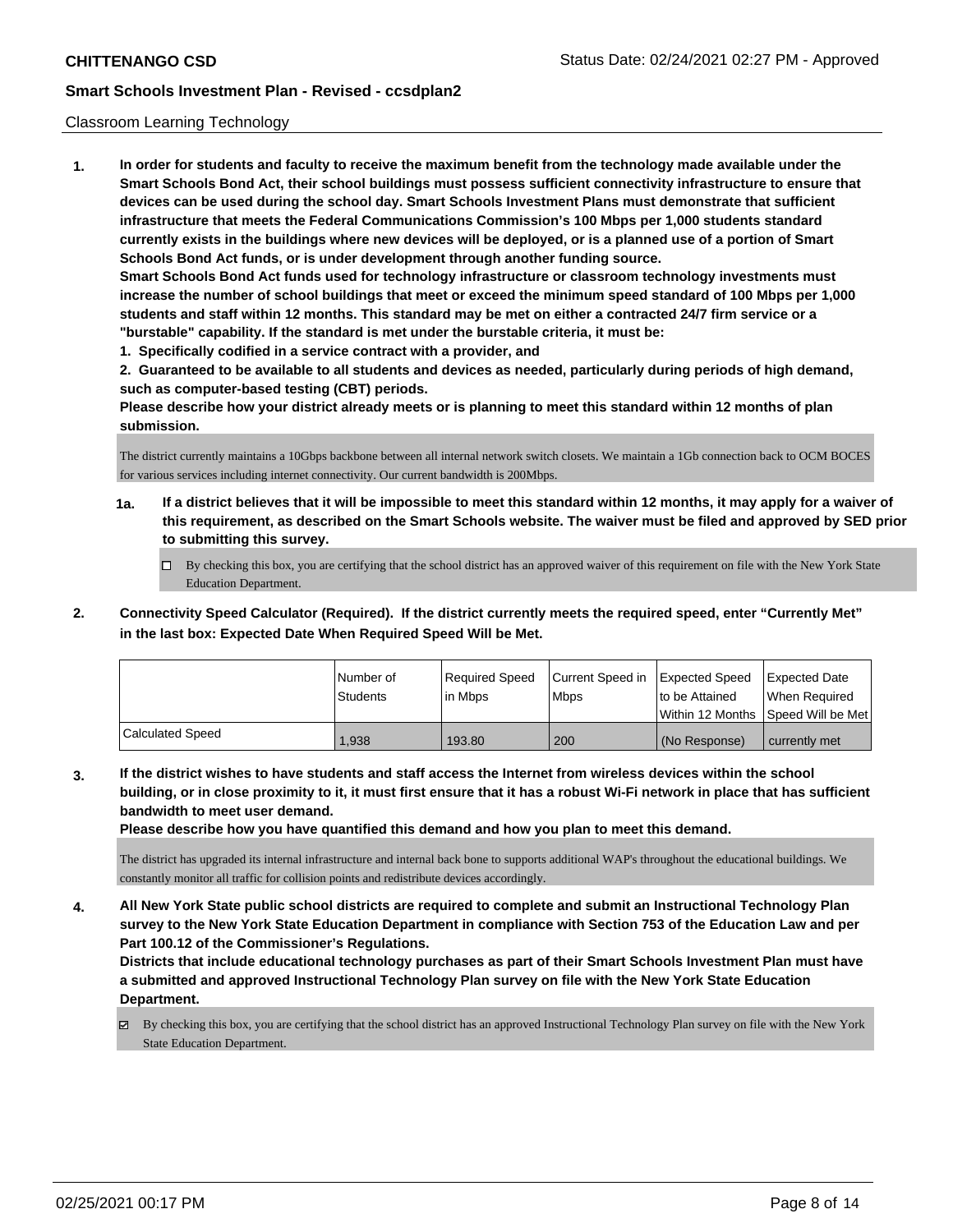### Classroom Learning Technology

**5. Describe the devices you intend to purchase and their compatibility with existing or planned platforms or systems. Specifically address the adequacy of each facility's electrical, HVAC and other infrastructure necessary to install and support the operation of the planned technology.**

In order to provide the tools for our students and teachers to assist them in becoming college-ready as well as to support remote/virtual learning, the District has made a commitment to provide a learning environment that provides both versatility and diversity. To achieve these goals, the district shall continue to implement/enhance our investment in laptops for teachers (MacBooks), ipads, and Chromebooks for students, as well as providing interactive displays to be used in the classroom for in-person and live-streamed lessons.

### **6. Describe how the proposed technology purchases will:**

- **> enhance differentiated instruction;**
- **> expand student learning inside and outside the classroom;**
- **> benefit students with disabilities and English language learners; and**
- **> contribute to the reduction of other learning gaps that have been identified within the district.**

**The expectation is that districts will place a priority on addressing the needs of students who struggle to succeed in a rigorous curriculum. Responses in this section should specifically address this concern and align with the district's Instructional Technology Plan (in particular Question 2 of E. Curriculum and Instruction: "Does the district's instructional technology plan address the needs of students with disabilities to ensure equitable access to instruction, materials and assessments?" and Question 3 of the same section: "Does the district's instructional technology plan address the provision of assistive technology specifically for students with disabilities to ensure access to and participation in the general curriculum?")**

**In addition, describe how the district ensures equitable access to instruction, materials and assessments and participation in the general curriculum for both SWD and English Language Learners/Multilingual Learners (ELL/MLL) students.**

In conjunction with project-based learning 9PBL) the implementation of a 1:1 relationship with devices will allow students to study and develop at their own pace. Specifically, the utilization of a variety of software tools (apps) further reinforces the ability to differentiate instruction within the classroom. Students with IEP's are provided wit the tools needed to reinforce their learning capabilities. Students with disabilities as well as ELL students are provided devices that include adaptive software depending upon the individualized need to "level" the learning environment. This population of students is allowed to bring the devices home to connect the school day with the home to continue to build the connectivity of learning. Our Integrated Specialist provides workshops both for staff and parents on all technology and software packages to further assist in the development of leaning on a continuous basis. The purchase of these devices will allow students to utilize our software packages (such as speech to text, learning A-Z, Achieve 3000) not only in the classroom, but outside the classroom, thus providing a continuum of learning.

# **7. Where appropriate, describe how the proposed technology purchases will enhance ongoing communication with parents and other stakeholders and help the district facilitate technology-based regional partnerships, including distance learning and other efforts.**

The use and implementation of technology in the classroom had broadened the leaning capabilities with the student and indirectly with the parents. We are looking to further implement the process of allowing students to take devices home and engage in learning with their parents. Regular meetings are held with parents via conferences and student-based email that allows the participation of learning with the students and parents.

# **8. Describe the district's plan to provide professional development to ensure that administrators, teachers and staff can employ the technology purchased to enhance instruction successfully.**

**Note: This response should be aligned and expanded upon in accordance with your district's response to Question 1 of F. Professional Development of your Instructional Technology Plan: "Please provide a summary of professional development offered to teachers and staff, for the time period covered by this plan, to support technology to enhance teaching and learning. Please include topics, audience and method of delivery within your summary."**

Utilizing local funds, the District provides regular ongoing training for staff - particularly with the use of an integration specialist from OCM BOCES. This person's primary role is to provide small group and one on one instruction with the instructional staff of the district. Previous topics have included iPad 101, integration of apps within the classroom, Apple TC print on a remote/mobile device, and the backup and restoration of files. Training and professional development is an ongoing process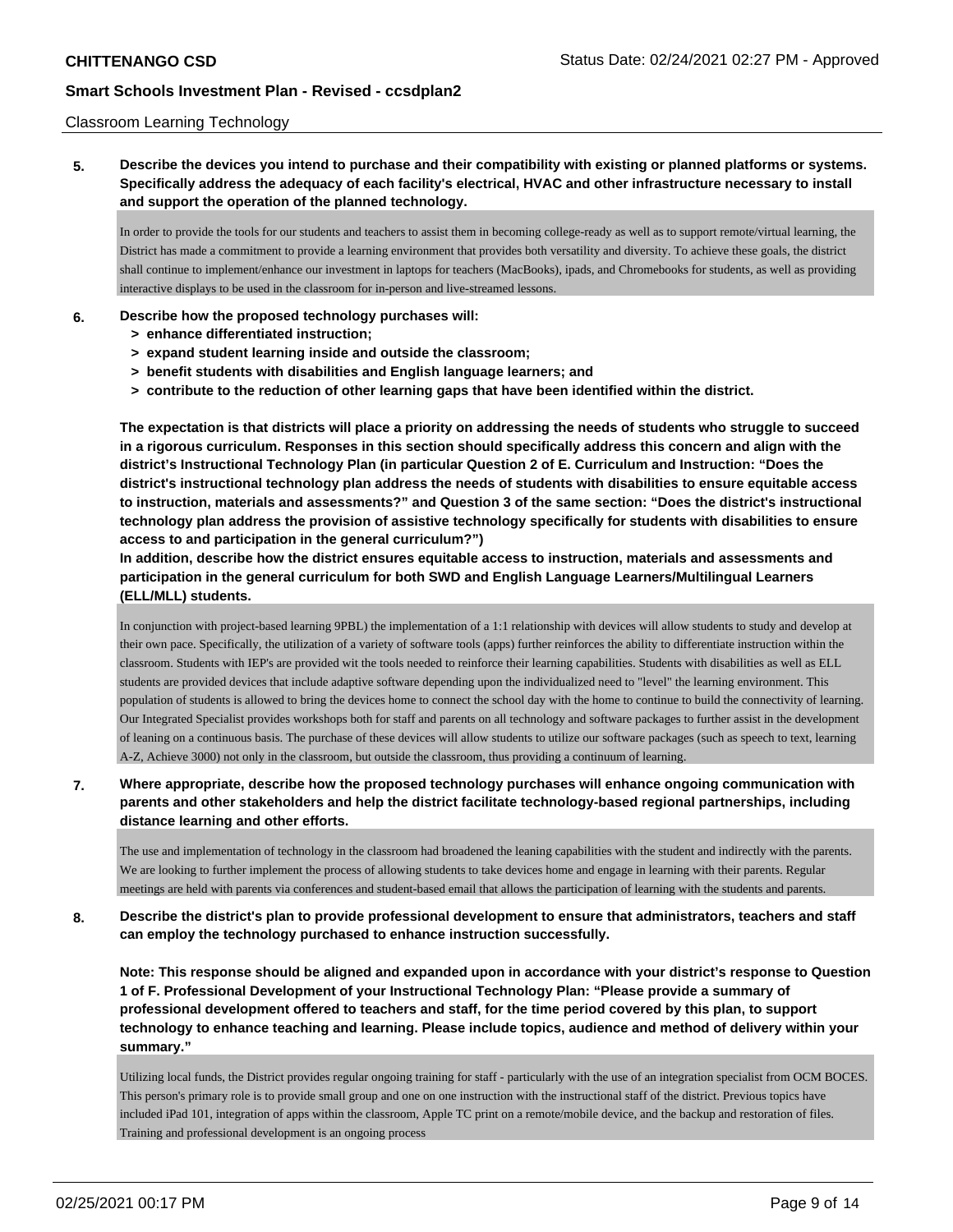### Classroom Learning Technology

**9. Districts must contact one of the SUNY/CUNY teacher preparation programs listed on the document on the left side of the page that supplies the largest number of the district's new teachers to request advice on innovative uses and best practices at the intersection of pedagogy and educational technology.**

By checking this box, you certify that you have contacted the SUNY/CUNY teacher preparation program that supplies the largest number of your new teachers to request advice on these issues.

**9a. Please enter the name of the SUNY or CUNY Institution that you contacted.**

SUNY Plattsburgh

**9b. Enter the primary Institution phone number.**

518-862-5353

**9c. Enter the name of the contact person with whom you consulted and/or will be collaborating with on innovative uses of technology and best practices.**

Lora Parks

**10. To ensure the sustainability of technology purchases made with Smart Schools funds, districts must demonstrate a long-term plan to maintain and replace technology purchases supported by Smart Schools Bond Act funds. This sustainability plan shall demonstrate a district's capacity to support recurring costs of use that are ineligible for Smart Schools Bond Act funding such as device maintenance, technical support, Internet and wireless fees, maintenance of hotspots, staff professional development, building maintenance and the replacement of incidental items. Further, such a sustainability plan shall include a long-term plan for the replacement of purchased devices and equipment at the end of their useful life with other funding sources.**

By checking this box, you certify that the district has a sustainability plan as described above.

**11. Districts must ensure that devices purchased with Smart Schools Bond funds will be distributed, prepared for use, maintained and supported appropriately. Districts must maintain detailed device inventories in accordance with generally accepted accounting principles.**

By checking this box, you certify that the district has a distribution and inventory management plan and system in place.

**12. Please detail the type, quantity, per unit cost and total cost of the eligible items under each sub-category.**

| Select the allowable expenditure          | Item to be Purchased                | Quantity | Cost per Item | <b>Total Cost</b> |
|-------------------------------------------|-------------------------------------|----------|---------------|-------------------|
| type.<br>Repeat to add another item under |                                     |          |               |                   |
| each type.                                |                                     |          |               |                   |
| Interactive Whiteboards                   | Promethean Active Panel Titanium 75 | 58       | 3.950.00      | 229,100.00        |
| Interactive Whiteboards                   | Interactive white board stands      | 58       | 1,220.00      | 70,760.00         |
| <b>Laptop Computers</b>                   | HP Chromebook 11A 11.6: model       | 150      | 247.43        | 37,114.50         |
| <b>Other Costs</b>                        | belkin store and charge stations    | 70       | 314.72        | 22,030.40         |
| <b>Tablet Computers</b>                   | <b>Ipads</b>                        | 70       | 294.00        | 20,580.00         |
| <b>Other Costs</b>                        | ipad keyboard covers                | 70       | 99.50         | 6.965.00          |
| <b>Laptop Computers</b>                   | Macbook Air                         | 85       | 1,179.00      | 100,215.00        |
|                                           |                                     | 561      | 7,304.65      | 486,765           |

# **13. Final 2014-15 BEDS Enrollment to calculate Nonpublic Sharing Requirement (no changes allowed.)**

|              | <b>Public Enrollment</b> | Nonpublic Enrollment | <b>Total Enrollment</b> | Nonpublic<br>l Percentage |
|--------------|--------------------------|----------------------|-------------------------|---------------------------|
| l Enrollment | .984                     |                      | 1.984.00                | 0.00                      |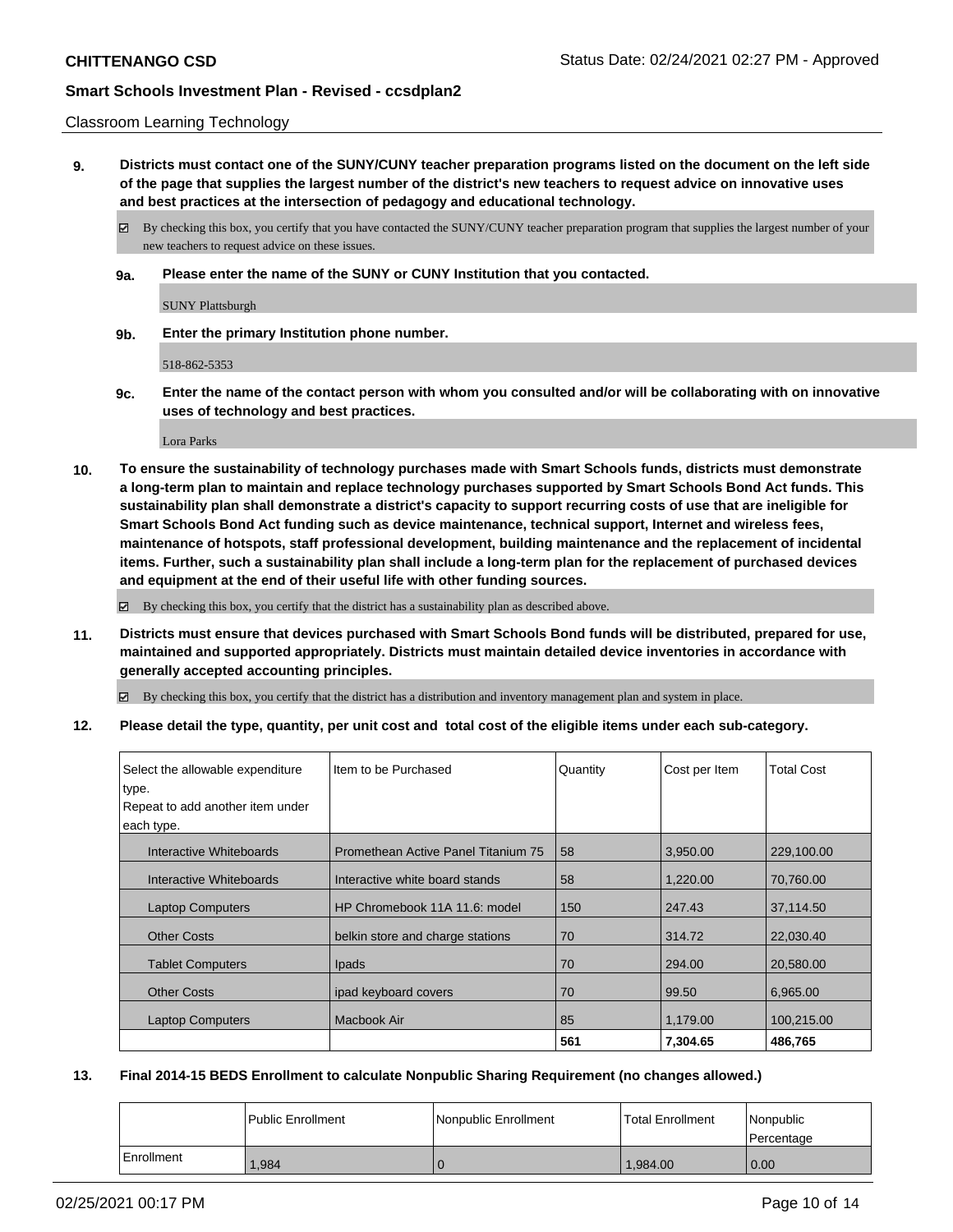Classroom Learning Technology

# **14. If you are submitting an allocation for Classroom Learning Technology complete this table.**

|                         | Public School Sub-Allocation | <b>Estimated Nonpublic Loan</b><br>Amount<br>(Based on Percentage Above) | Estimated Total Public and<br>Nonpublic Sub-Allocation |
|-------------------------|------------------------------|--------------------------------------------------------------------------|--------------------------------------------------------|
| Interactive Whiteboards | 299,860.00                   | 0.00                                                                     | 299,860.00                                             |
| <b>Computer Servers</b> | (No Response)                | 0.00                                                                     | 0.00                                                   |
| Desktop Computers       | (No Response)                | 0.00                                                                     | 0.00                                                   |
| <b>Laptop Computers</b> | 137,329.50                   | 0.00                                                                     | 137,329.50                                             |
| <b>Tablet Computers</b> | 20,580.00                    | 0.00                                                                     | 20,580.00                                              |
| Other Costs             | 28,995.40                    | 0.00                                                                     | 28,995.40                                              |
| Totals:                 | 486,764.90                   | 0                                                                        | 486,765                                                |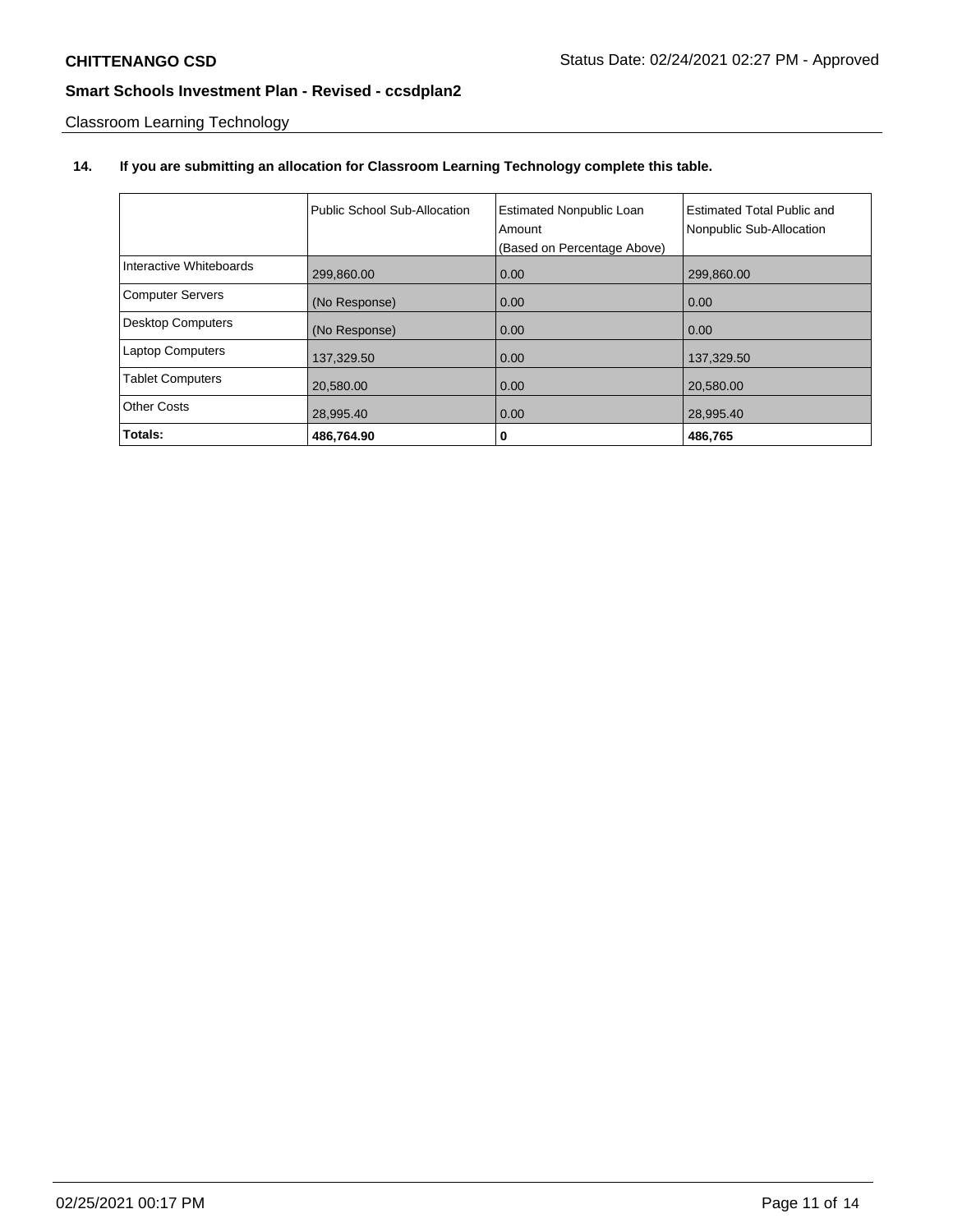### Pre-Kindergarten Classrooms

**1. Provide information regarding how and where the district is currently serving pre-kindergarten students and justify the need for additional space with enrollment projections over 3 years.**

(No Response)

- **2. Describe the district's plan to construct, enhance or modernize education facilities to accommodate prekindergarten programs. Such plans must include:**
	- **Specific descriptions of what the district intends to do to each space;**
	- **An affirmation that new pre-kindergarten classrooms will contain a minimum of 900 square feet per classroom;**
	- **The number of classrooms involved;**
	- **The approximate construction costs per classroom; and**
	- **Confirmation that the space is district-owned or has a long-term lease that exceeds the probable useful life of the improvements.**

(No Response)

**3. Smart Schools Bond Act funds may only be used for capital construction costs. Describe the type and amount of additional funds that will be required to support ineligible ongoing costs (e.g. instruction, supplies) associated with any additional pre-kindergarten classrooms that the district plans to add.**

(No Response)

**4. All plans and specifications for the erection, repair, enlargement or remodeling of school buildings in any public school district in the State must be reviewed and approved by the Commissioner. Districts that plan capital projects using their Smart Schools Bond Act funds will undergo a Preliminary Review Process by the Office of Facilities Planning.**

**Please indicate on a separate row each project number given to you by the Office of Facilities Planning.**

| Project Number |  |
|----------------|--|
| (No Response)  |  |
|                |  |

**5. Please detail the type, quantity, per unit cost and total cost of the eligible items under each sub-category.**

| Select the allowable expenditure | Item to be purchased | Quantity      | Cost per Item | <b>Total Cost</b> |
|----------------------------------|----------------------|---------------|---------------|-------------------|
| type.                            |                      |               |               |                   |
| Repeat to add another item under |                      |               |               |                   |
| each type.                       |                      |               |               |                   |
| (No Response)                    | (No Response)        | (No Response) | (No Response) | 0.00              |
|                                  |                      | U             | 0.00          |                   |

**6. If you have made an allocation for Pre-Kindergarten Classrooms, complete this table. Note that the calculated Total at the bottom of the table must equal the Total allocation for this category that you entered in the SSIP Overview overall budget.**

|                                          | Sub-Allocation |
|------------------------------------------|----------------|
| Construct Pre-K Classrooms               | (No Response)  |
| Enhance/Modernize Educational Facilities | (No Response)  |
| <b>Other Costs</b>                       | (No Response)  |
| Totals:                                  | 0.00           |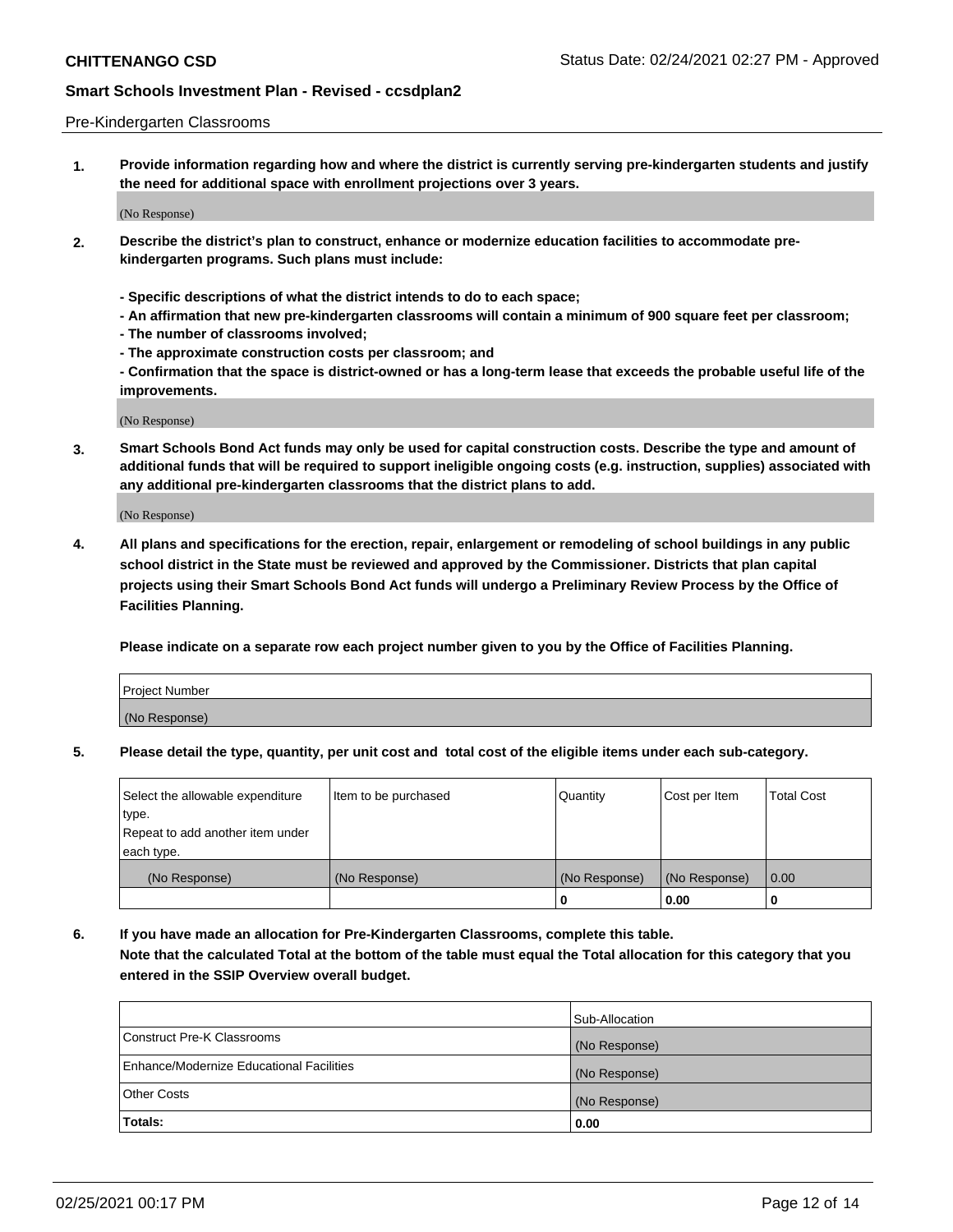Replace Transportable Classrooms

**1. Describe the district's plan to construct, enhance or modernize education facilities to provide high-quality instructional space by replacing transportable classrooms.**

(No Response)

**2. All plans and specifications for the erection, repair, enlargement or remodeling of school buildings in any public school district in the State must be reviewed and approved by the Commissioner. Districts that plan capital projects using their Smart Schools Bond Act funds will undergo a Preliminary Review Process by the Office of Facilities Planning.**

**Please indicate on a separate row each project number given to you by the Office of Facilities Planning.**

| Project Number |  |
|----------------|--|
|                |  |
|                |  |
|                |  |
| (No Response)  |  |
|                |  |
|                |  |

**3. For large projects that seek to blend Smart Schools Bond Act dollars with other funds, please note that Smart Schools Bond Act funds can be allocated on a pro rata basis depending on the number of new classrooms built that directly replace transportable classroom units.**

**If a district seeks to blend Smart Schools Bond Act dollars with other funds describe below what other funds are being used and what portion of the money will be Smart Schools Bond Act funds.**

(No Response)

**4. Please detail the type, quantity, per unit cost and total cost of the eligible items under each sub-category.**

| Select the allowable expenditure | Item to be purchased | Quantity      | Cost per Item | Total Cost |
|----------------------------------|----------------------|---------------|---------------|------------|
| ∣type.                           |                      |               |               |            |
| Repeat to add another item under |                      |               |               |            |
| each type.                       |                      |               |               |            |
| (No Response)                    | (No Response)        | (No Response) | (No Response) | 0.00       |
|                                  |                      | u             | 0.00          |            |

**5. If you have made an allocation for Replace Transportable Classrooms, complete this table. Note that the calculated Total at the bottom of the table must equal the Total allocation for this category that you entered in the SSIP Overview overall budget.**

|                                                | Sub-Allocation |
|------------------------------------------------|----------------|
| Construct New Instructional Space              | (No Response)  |
| Enhance/Modernize Existing Instructional Space | (No Response)  |
| Other Costs                                    | (No Response)  |
| Totals:                                        | 0.00           |